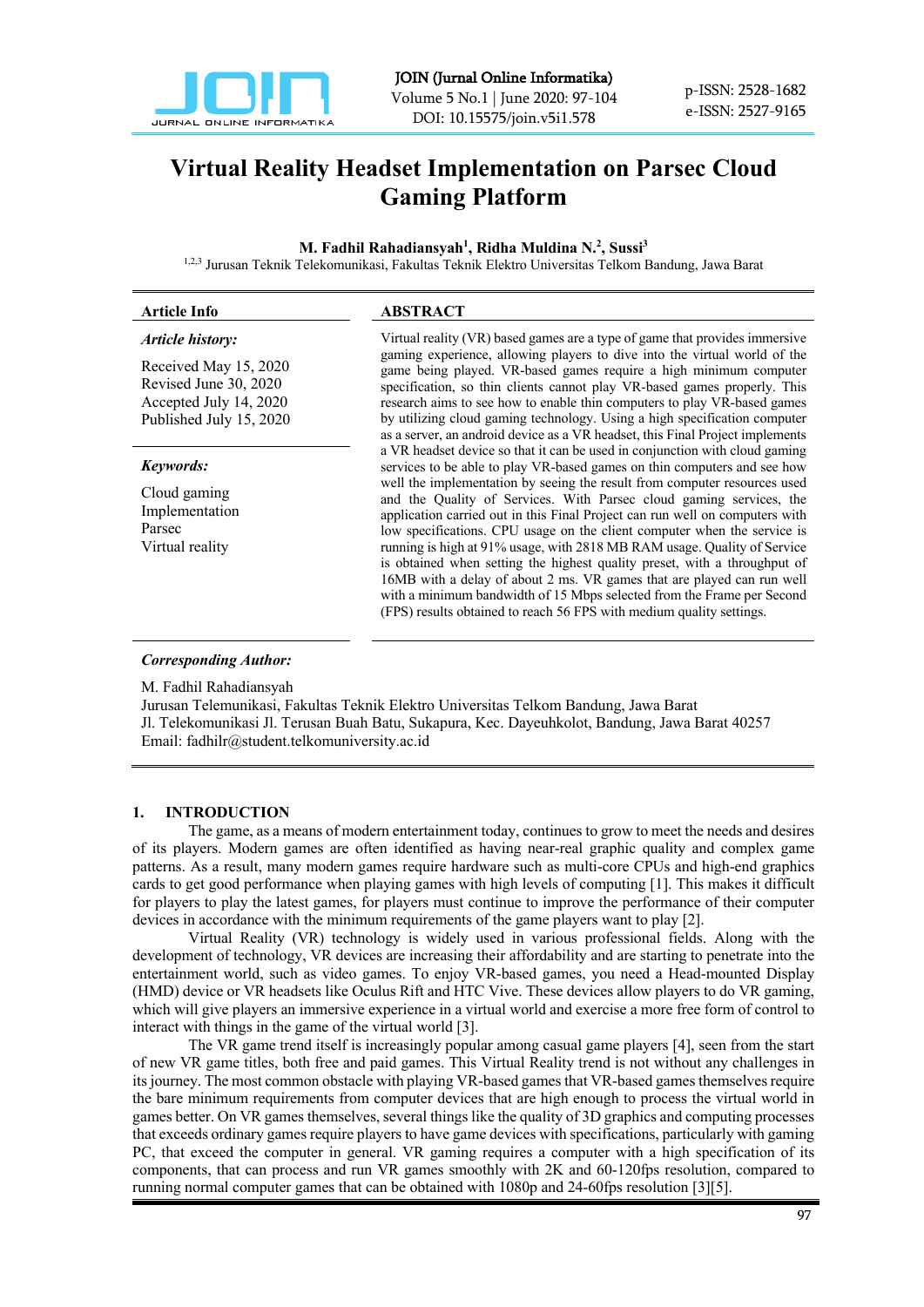Cloud gaming technology helps players with this problem because cloud gaming does not use computer devices in general, a variety of complex computing is not done on personal computers, any complicated processes when playing games performed by a computer on the servers located in the cloud [2][6]. This feat is possible because cloud gaming works by accepting inputs from players who are then transferred to the server computer to be processed. The computer server will compute and produce output in the form of video and audio frames that will be streamed back to the player. The paradigm of this cloud gaming system allows games with higher specification requirements, so it can be used on low-end computers that have computer hardware components with specifications that are not too high. This modeling paradigm then becomes one of the highly developed paradigm models in the gaming industry [7].

Several studies related to cloud gaming with computer devices that use unusual inputs, such as sound [8][9], as input actions that will be processed by cloud gaming server computers. The VR-based game itself uses a VR headset device as one of the player's input action tools to engage with objects in the game rather than using the common game controller. The idea of using cloud gaming as a solution for playing VR-based games on low specification computer devices [3] can be put into consideration. However, the cloud gaming service itself still does not provide a direct implementation for using cloud gaming to play VR-based games.

## **2. METHOD**

Several methods can be used to implement a VR headset for use on cloud gaming services. The first thing to look for is how cloud gaming works and what needs that will be needed to use cloud gaming services and how to implement VR headsets on cloud gaming services.

Then the next preparation is done by designing a topology that makes the VR headset device can be implemented on cloud gaming services. The first thing to note is the type of VR headset that will be used and how VR headsets are used in general on computers with adequate specifications.

The VR headset used is a type of Google Cardboard, in which this particular type of VR headset has an affordable price and is easy to use by beginners [10]. This type of VR headset uses an android smartphone as an output display that will display video streams of VR-based games which are played by players.



Figure 1. Research stages flowchart diagram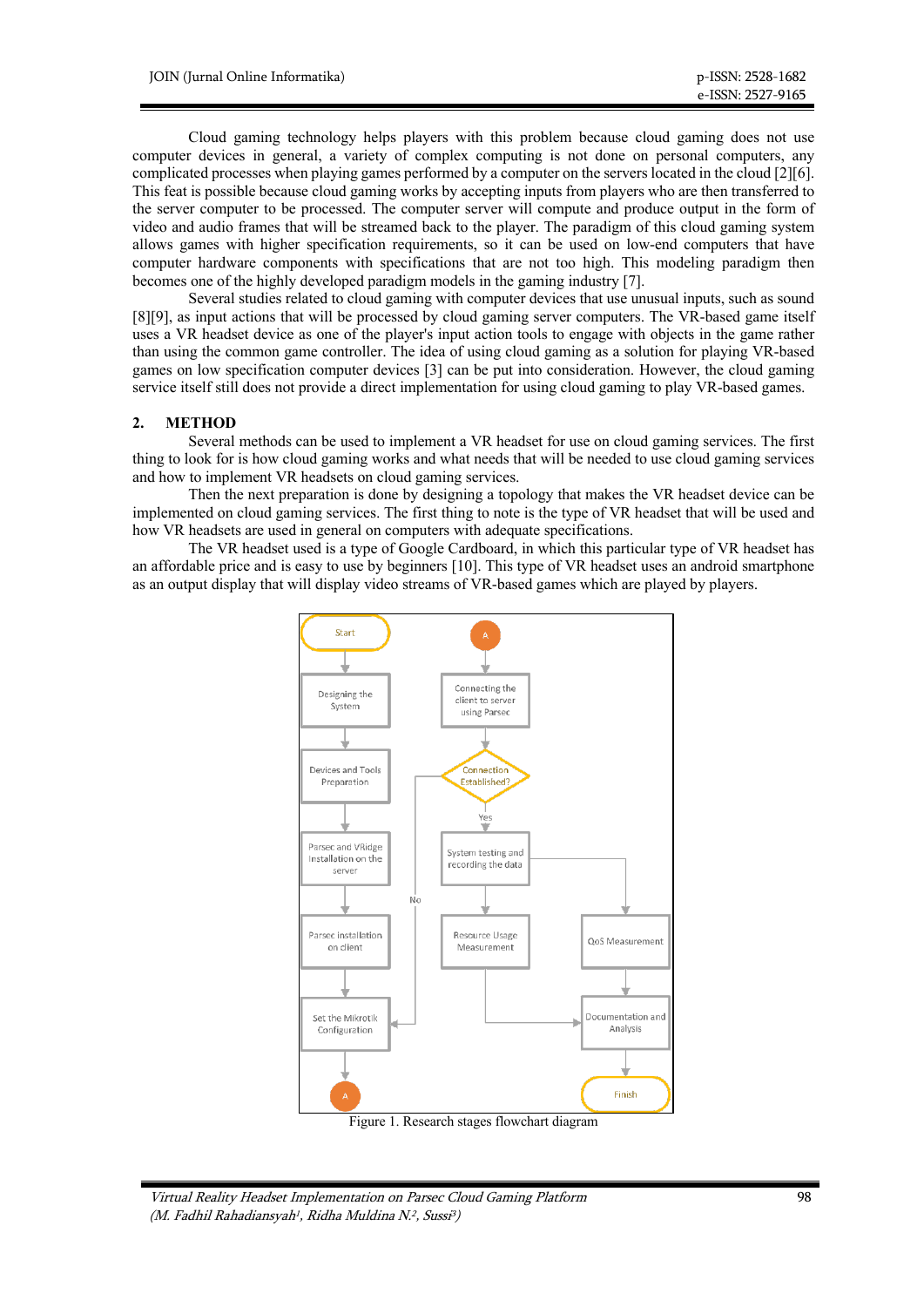In contrast to other web-based cloud gaming service platforms such as Emago [11][12], the use of Parsec as a cloud gaming service was chosen because Parsec provides the freedom to use any computer to be used as a cloud gaming server [13]. Parsec uses an application that can capture desktop frames from the host computer, which is then streamed back to the client computer. So that computers on the local network can also be used as a server connected to Parsec's gaming cloud service.

Due to infrastructure limitations and topology testing that have not been done before, cloud networks are done using CloudFog [7], where the data center that is used as a server is closer to the client. The freedom to make any computer device as a cloud gaming server makes Parsec is the best tool to be used in this research. In this case, the features provided Parsec cloud gaming application works and took a concept like the way GamingAnywhere works [14][15].

Further steps, the topology of the services they will be built.



Figure 2. System topology

The following topology is used by connecting the client with the server as the host that runs the Parsec gaming cloud service.

The device on the client-side consists of a laptop or computer that has lower specifications and a VR headset. Both devices are connected to the local network using a dual-band wireless access point. Because the main display that will be seen by the player is the screen of the VR headset, the VR headset requires a better network path so that a band with 5 GHz frequency is used where the band with 5 GHz frequency is usually applied to devices that prioritize the speed and stability of data flow [16].

The device on the server-side consists of computer devices with specifications that meet the minimum requirements as a Parsec host that serves to provide cloud gaming services[17]*.* The host computer is connected using an ethernet cable to the switch that will be routed to the router device on the local network.

The devices used in this study, as listed in the topology image as in Figure 2, have the following detailed specifications.

| Table 1. Server computer specifications |                                                    |  |
|-----------------------------------------|----------------------------------------------------|--|
| Component                               | Specifications                                     |  |
| Processor                               | AMD Ryzen 5 1600 Six-core Processor $(a)$ 3.20 GHz |  |
| Physical Memory                         | 8 GB RAM                                           |  |
| Operating System                        | Windows 10 Pro 64-bit Operating System             |  |
| Graphics Card                           | NVIDIA GeForce GTX 1050 Ti                         |  |
| Storage                                 | HDD 1 TR                                           |  |

| Table 2. Client computer specifications   |                                        |  |  |
|-------------------------------------------|----------------------------------------|--|--|
| Component                                 | Specifications                         |  |  |
| Model                                     | <b>FUJITSU Lifebook PH521</b>          |  |  |
| Component                                 | Specifications                         |  |  |
| Physical Memory                           | 6 GB RAM                               |  |  |
| <b>Operating System</b>                   | Windows 10 Pro 64-bit Operating System |  |  |
| Graphics Card                             | AMD Radeon HD 6320 Graphics (OnBoard)  |  |  |
| Storage                                   | <b>HDD 300 GB</b>                      |  |  |
|                                           |                                        |  |  |
| Table 3. VR Headset device specifications |                                        |  |  |
| Component                                 | Specifications                         |  |  |

Model VR Shinecon Dimensions 200 mm x 100 mm x 140 mm

Weight 380 g

99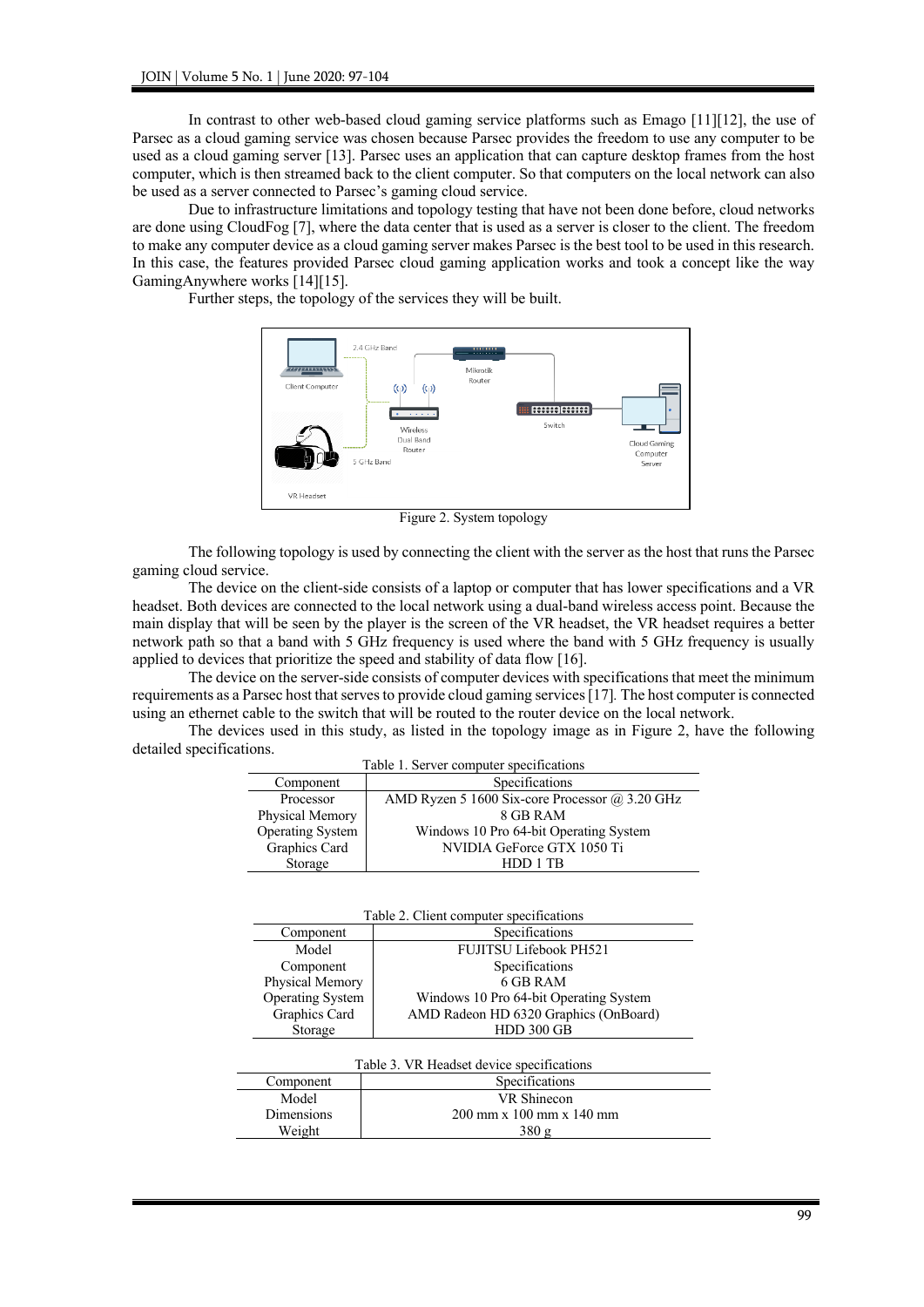| Table 4. VR Smartphone device specifications |                                                           |  |
|----------------------------------------------|-----------------------------------------------------------|--|
| Component                                    | Specifications                                            |  |
| Model                                        | Nokia 6.1 Plus                                            |  |
| <b>Dimensions</b>                            | $147.2$ mm x $71$ mm x $8$ mm                             |  |
| Weight                                       | 151g                                                      |  |
| Display                                      | IPS LCD capacitive touchscreen, 16M colors                |  |
| Resolution                                   | 1080 x 2280 px, 19:9 ratio                                |  |
| Chipset                                      | Qualcomm SDM636 Snapdragon 636 Octa-core 1.8 GHz Kryo 260 |  |
| Memory                                       | 64 GB 4GB RAM                                             |  |

The study was conducted on two VR based testing games. Some arrangements are made to get the minimum bandwidth needed to play VR-based games using cloud gaming services. For this reason, the available bandwidth on client devices will be limited according to the quality settings of Parsec.

| Table 5. Measurement Scenario |                 |           |          |  |
|-------------------------------|-----------------|-----------|----------|--|
| Bandwidth                     | Parsec Settings |           | VRidge   |  |
| Limit on Client               |                 |           | Settings |  |
|                               | Display         | Bandwidth | Quality  |  |
|                               | Resolution      | Limit     | Preset   |  |
| 10 Mbps                       | 1280x720        | 10 Mbps   | Low      |  |
| 15 Mbps                       | 1366x768        | 15 Mbps   | Medium   |  |
| 20 Mbps                       | 1920x1080       | 20 Mbps   | High     |  |

The research was tested on two VR based games, namely PinballVR and WarRobotsVR. PinballVR has game characteristics with fewer virtual actions and particles. In contrast, WarRobotsVR has more complex game characteristics with more elements of action performed by players and various visual particles in the game.

## **3. RESULTS AND DISCUSSION**

After the measurement is done, the following is the result of the measurement seen from the use of resources consisting of CPU usage, RAM usage, GPU usage, and Frame per Second (FPS). Also, from the network performance side, seen from throughput and delay.



Figure 3. Average CPU Usage to Settings Quality Presets Graphs

CPU usage on the client-side is fairly high at around 80% - 90% and tends to be the same in every quality preset setting. This shows that all the quality preset settings do not significantly affect the CPU usage client, both when playing Pinball and WarRobots.

Although, in theory, the use of cloud gaming services can overload CPU usage, hence the reduced performance on client computers, because all computing processes are carried out by the server, the result in this measurement is not the case. This is because the processor used on the client computer has obsolete and only has a relatively small number of processor cores (dual cores) with a low clock speed, which causes the CPU usage on the client to be very high. The process that causes CPU usage so high is because of the process in the Parsec application, where the application performs continuous video decoding and rendering rather than from processing the VR game itself.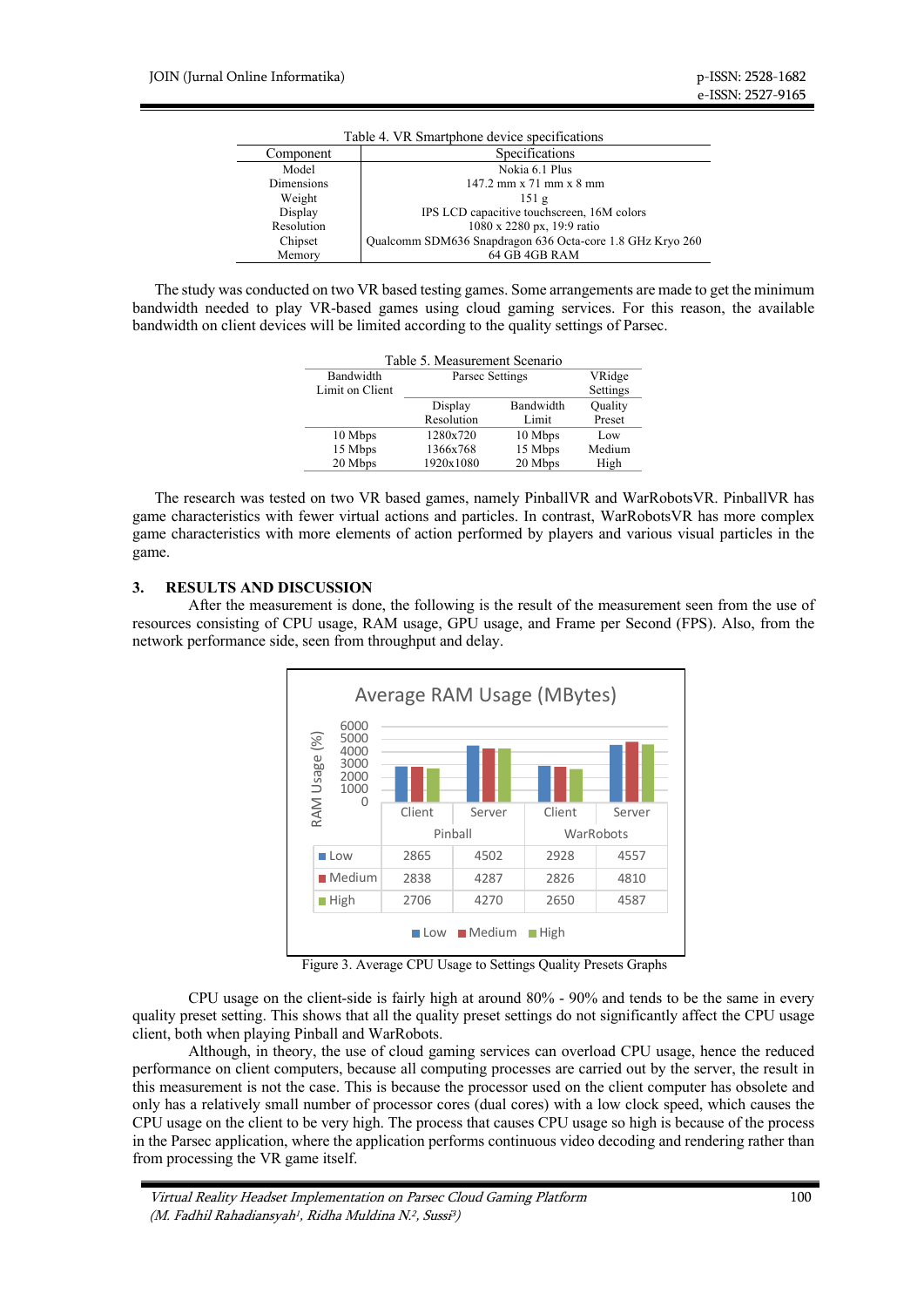

Figure 4. Average RAM Usage against Quality Preset Settings Graphs

RAM usage on the client side ranges from 2690 Megabytes to 2841 Megabytes. The RAM usage measured in each preset quality setting differs from one another and is not in order.

This RAM usage measurement result reveals that the preset quality settings have no effect on RAM usage and have more impact on the application process that is running at the time the measurement is made rather than from quality settings. RAM usage indicates that on client computers, the use of the Parsec application, also with background applications that are running, uses up to 2 Gigabytes of RAM usage.

While on the server-side, RAM usage is quite high, which is in the range of 4 Gigabytes. This is caused by applications running on servers more and heavier than applications running on client computers. Several applications, such as Parsec, VRidge, Steam VR, and VR game applications that run on the server, use RAM that is quite high compared to the usage on client computers that only run Parsec applications.

RAM usage is affected by the game being played, seen from the server that directly runs the game. When playing the WarRobots game, RAM usage is higher than when playing the Pinball game, because the WarRobots game shows visual content such as smoke particles or bullet attacks that are not found in the Pinball game.



Figure 5. GPU Usage against Quality Preset Settings Graphs

GPU usage on the client computer and servers is significantly different. GPU usage on the client is 0%, which indicates no computational activity by the GPU when using cloud gaming services.

This is because the GPU on the client computer does not have physical hardware but rather integrates (on-board) with the processor chipset. This also causes CPU usage on client computers to tend to be close to 100% due to the CPU and GPU resources are used to compute the video decoding and rendering process.

This can be seen in the existence of computing activity by the GPU on the server, where the server has a GPU with physical hardware and is not integrated with the chipset processor. The computation process by the GPU increases when the measurements with high-quality preset settings are made compared to low or medium settings. High-quality preset settings affect GPU usage because the screen resolution used by the high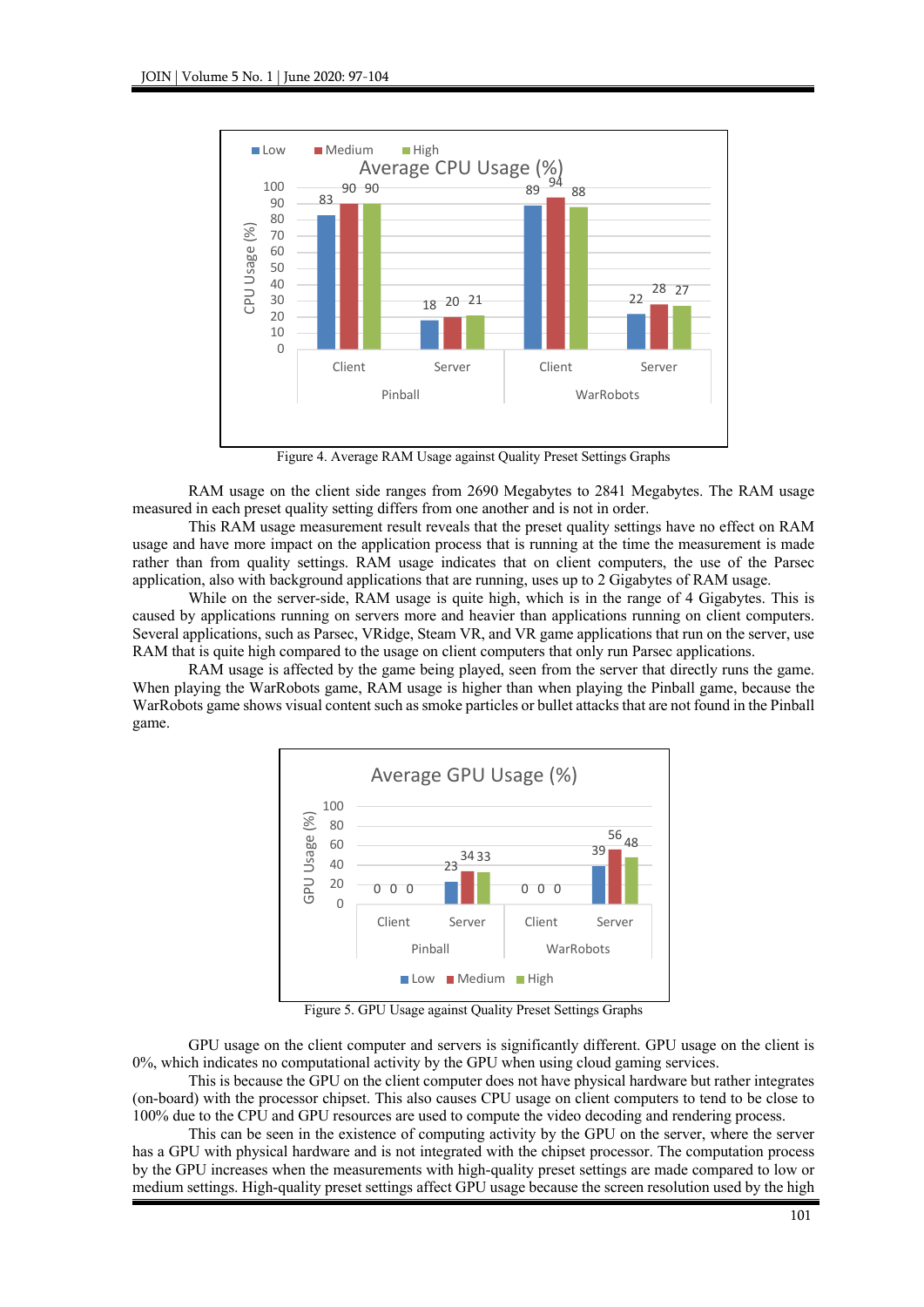

preset quality uses 1080p resolution or equivalent to 1920x1080 px, so the encoding process carried out by the server is heavier.

Figure 6. Average throughput to bandwidth limit graphs

The average throughput on client computing devices is in the range of 3 to 4 Mbps, where the throughput at the time the bandwidth setting values are not much different from each other. This shows that the use of cloud gaming services with Parsec when playing VR games does not pass a lot of data packages to the client computer.

Unlike the throughput on a computer, the performance on the VR headset device has a throughput value that rises significantly in each bandwidth allocation. The higher the bandwidth limit, the higher the bitrate of data sent by the server. A high bitrate will affect the visual quality displayed on the VR headset display.

This makes the value of throughput when setting the bandwidth limit is 20 Mbps, has a high value of 16 Mbps. So it can be concluded that the visual quality provided is directly proportional to the obtained throughput.



Figure 7. Average Delay to Bandwidth graphs

The delay value obtained is the smallest is around 0.3 ms and the highest at 2.1 ms. Overall the average delay obtained, the delay value on the computer is higher than the delay on the VR headset. This is due to the use of a VR headset connected to the server wirelessly using WiFi with the 5 GHz band, which gives higher data rates compared to computers connected to the 2.4 GHz band, which have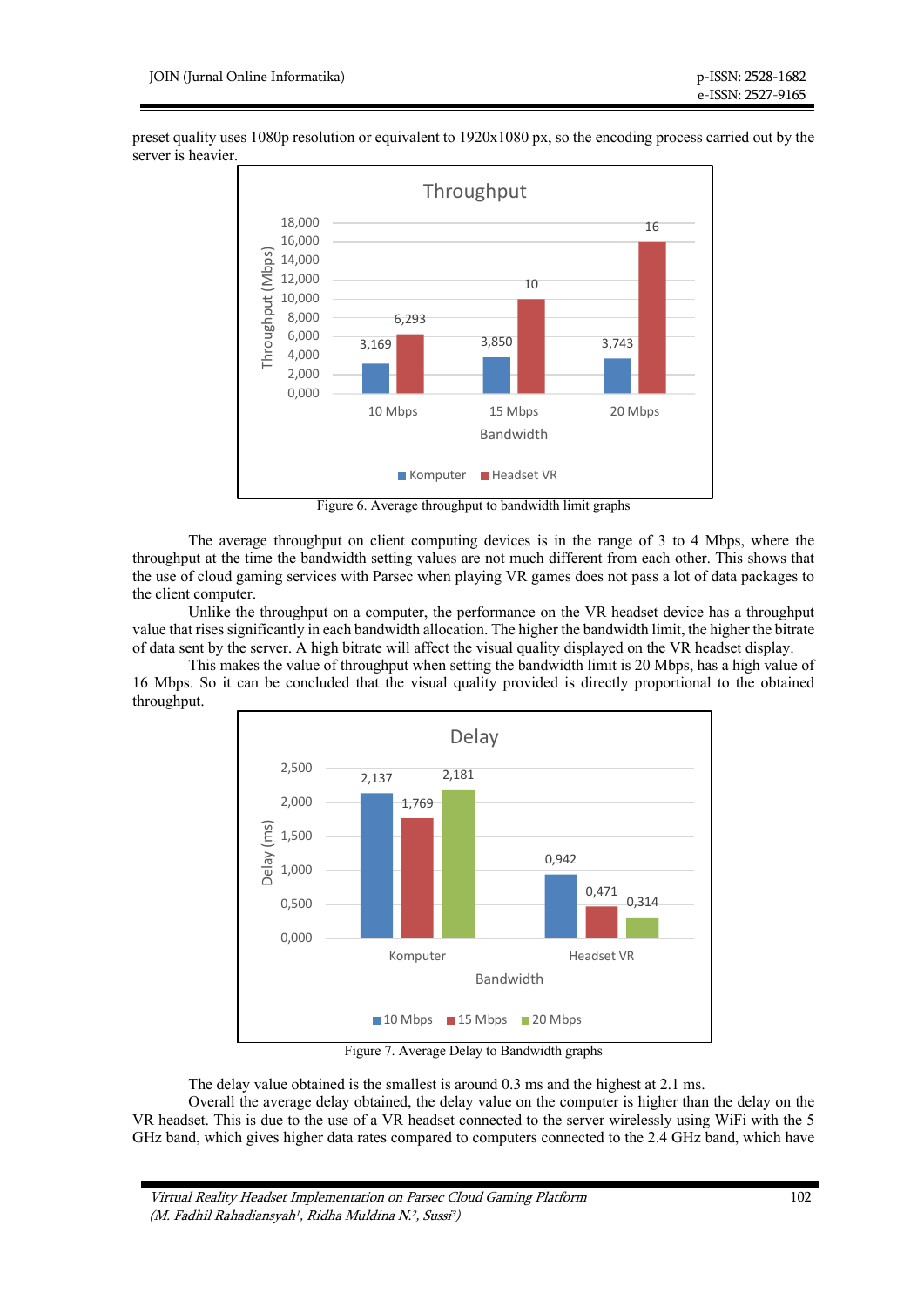

lower data rates. This also causes delay measured on computers is rather high, regardless of the given bandwidth limit.

Figure 8. FPS Value of Quality Presets and Bandwidth Limit graphs

The FPS value varies with different bandwidth availability and quality preset settings. Scenarios used to measure the average FPS are adjusted with bandwidth limit settings and quality preset settings. For testing with preset low-quality settings, it is done by setting a bandwidth limit of 10 Mbps, a medium quality preset with a bandwidth limit of 15 Mbps, and a high-quality preset high with a bandwidth limit of 20 Mbps. This is done because the preset quality settings are low, the bitrate given by the server is 10Mbps and has a low resolution, and so on the other preset quality settings in sequence. The FPS value can be seen from the frame rate displayed on the VR headset.

The FPS obtained for both PinballVR and WarRobots games is fairly high, with an average value above 50 FPS in each preset quality setting. This shows that VR games must be run by looking at the availability of bandwidth owned by the client.

The preset low-quality setting has a higher average FPS of 58 FPS for PinballVR games and 57 FPS for WarRobots games. Even though it has a high FPS, the preset low-quality setting provides poor image quality, so the graphics on lower preset quality settings can cause motion sickness faster than the higher preset quality setting.

## **4. CONCLUSION**

From the results of measurements and analysis of resource usage and QoS on the implementation of VR headsets for their use with cloud gaming services, several conclusions can be drawn:

- 1. The use of a VR headset to play VR games using a computer with low specifications can be implemented using Parsec's cloud gaming service.
- 2. One of the parameters taken from Resource Usage is the CPU usage, which used by client computers, is very high, with an average usage value of 90% for PinballVR games and 94% for WarRobotsVR games.
- 3. RAM usage on client computers tends to be stable with the lowest usage value of 2650 Megabytes and the highest usage value of 2928 Megabytes in the average overall quality preset setting.
- 4. Disk Usage on client computers is only as high as the value of 1%. This shows the use of Parsec cloud gaming services does not overload the client's computer hard drive's resource usage.
- 5. GPU Usage on client computers is very small, close to 0% at the time of implementation. That small value is obtained because the GPU on the client computer is integrated with the processor chipset. This causes the burden to process video frames sent by the server will be more charged to the CPU resulting in very high CPU usage values.
- 6. The value of throughput on computers is relatively small, with the largest throughput value of 3,850 Mbps. Whereas the value of throughput on a VR headset device has a high value in accordance with the preset quality settings and bandwidth availability, where the highest throughput value obtained is 16 Mbps.
- 7. The value of delay and jitter is fairly small, with the highest delay value of only 2 ms, and the jitter value has very small value approaches zero indicates that the network device used for implementation is functioning properly.
- 8. For the convenience of playing VR games, it requires a high and stable Frame per Second value. Seeing these needs, the required bandwidth is at least 15 Mbps to run VR games with medium quality, seen from the FPS value obtained with minimum bandwidth and medium preset quality reaching 55 FPS.